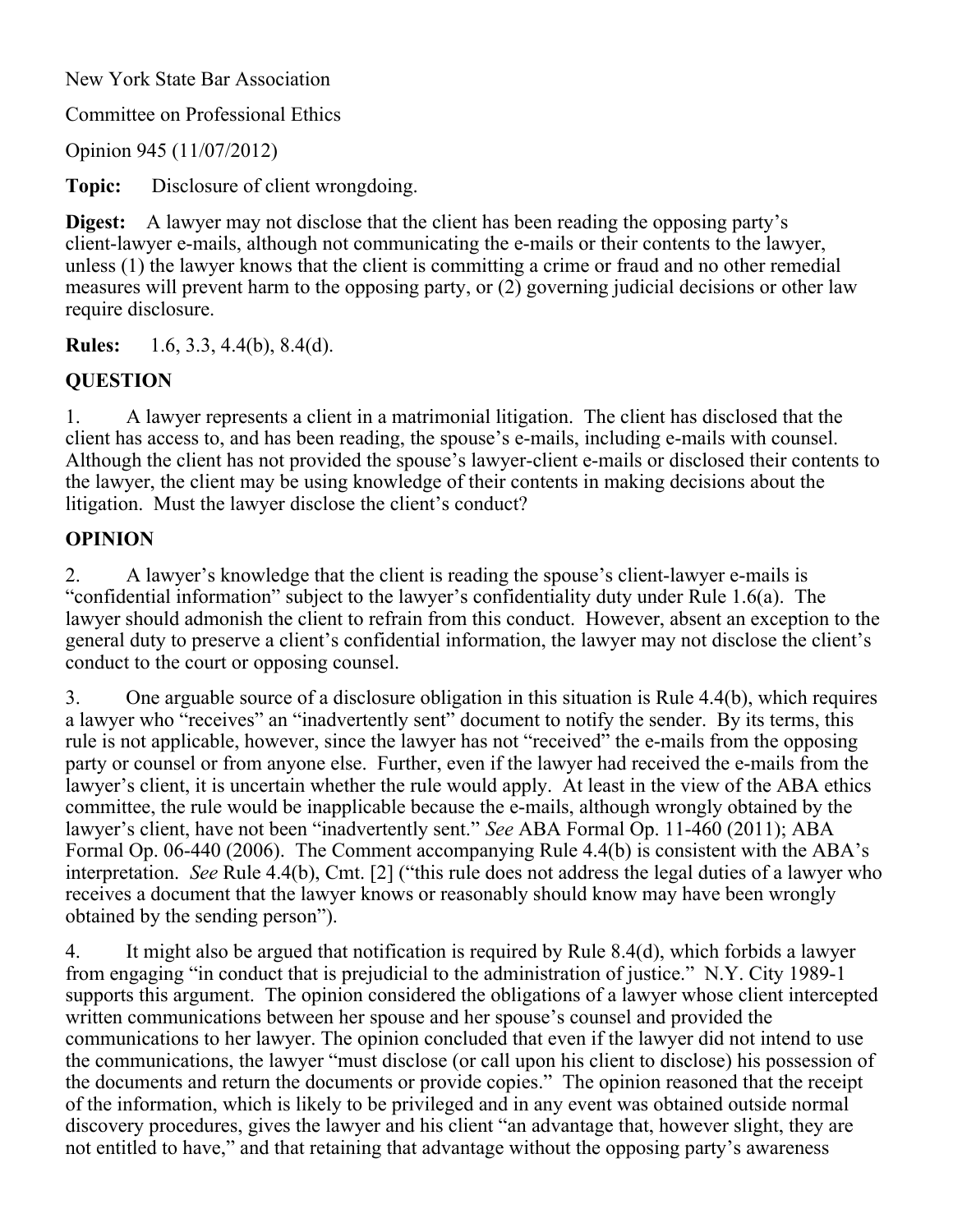would be prejudicial to the administration of justice.

 5. Opinion 1989-1 must be distinguished from the inquiry we address here, however, because the inquirer has not received the e-mails and is not in a position to use them. Although the client may have engaged in conduct prejudicial to the administration of justice, the lawyer has not done so. Additionally, this Committee has doubts whether Opinion 1989-1, if correct at the time it was issued, remains correct. *Compare* Arizona Op. 01-04 (2001) (where client wrongly procures former employer's privileged or confidential documents from a current employee, the ethics rules "prohibit the lawyer from notifying the ex-employer or its counsel of the documents' receipt without first obtaining client consent"). The New York judiciary's adoption of Rule 4.4(b), effective 2009, appears to reflect a judgment that the handling of improperly obtained documents should be left to case law and other law. That is the import of the accompanying Comment, quoted above.

 6. One must also consider whether the inquirer has a disclosure obligation under Rules 3.3(b)  $\&$  (c). Rule 3.3(b) provides that "[a] lawyer who represents a client before a tribunal and who knows that a person . . . has engaged in criminal or fraudulent conduct related to the proceeding shall take reasonable remedial measures, including, if necessary, disclosure to the tribunal." Rule 3.3(c) provides that this duty applies even if compliance requires disclosure of confidential information. The purpose of Rule 3.3(b) is "to protect a tribunal against criminal or fraudulent conduct that undermines the integrity of the adjudicative process." Rule 3.3, Cmt. [12].

 7. Rule 3.3(b) is inapplicable unless the lawyer knows that the client's conduct in question is "criminal or fraudulent." Because this Committee interprets only the Rules of Professional Conduct and not other law, we do not express an opinion whether the client's conduct in reading the spouse's lawyer-client e-mail communications rises to the level of a crime or fraud. If it does, the lawyer's duty is to "take reasonable remedial measures," which do not necessarily include disclosure of client confidences. Since the lawyer has not gained access to the e-mails or their contents, it may be a sufficient remedial measure for the lawyer to persuade the client to cease the misconduct. If that is enough to avert harm to the client's spouse, then the rule would not require disclosure. However, disclosure must be made to the court or opposing counsel if the client's conduct is "criminal or fraudulent" and no other measures provide an adequate remedy.

 8. Finally, Rule 1.6(b)(6) permits a lawyer to reveal confidential information "to the extent the lawyer reasonably believes necessary . . . when permitted or required under these Rules or to comply with other law or court order." Under this provision, when the law governing potential disclosure is unclear, a lawyer need not risk violating a legal or ethical obligation, but may disclose client confidences to the extent the lawyer reasonably believes it is necessary to do so to comply with the relevant law, even if the legal obligation is not free from doubt. *See* ABA 11-460 (2011).

 9. Judicial decisions, without reference to the disciplinary rules, have found that lawyers have a notification obligation in some circumstances where clients wrongly procure the opposing party's documents. *See, e.g.*, *Parnes v. Parnes*, 80 A.D.3d 948, 915 N.Y.S.2d 345 (3d Dep't 2011) (where the wife in a divorce action wrongly downloaded her husband's e-mails and provided them to her attorney, the intermediate appellate court observed: "we certainly do not condone the failure of plaintiff's counsel to promptly notify defendant's counsel that she had obtained the e-mails or her tactic of surprising defendant at his deposition by questioning him regarding those privileged documents"); *Lipin v. Bender*, 193 A.D.2d 424, 597 N.Y.S.2d 340 (1993), *aff'd*, 664 N.E.2d 1300 (N.Y. 1994) (where the plaintiff in an employment action removed and copied the opposing lawyer's internal memos while the lawyers were out of the room and provided the copies to her own lawyer, the plaintiff's lawyer should either have returned the documents or sought direction from the court rather than attempting to exploit the documents in settlement discussions); *Forward v. Foschi*, 27 Misc. 3d 1224A, 911 N.Y.S.2d 392, 2010 N.Y. Misc. LEXIS 1066 (N.Y. Sup. Ct., May